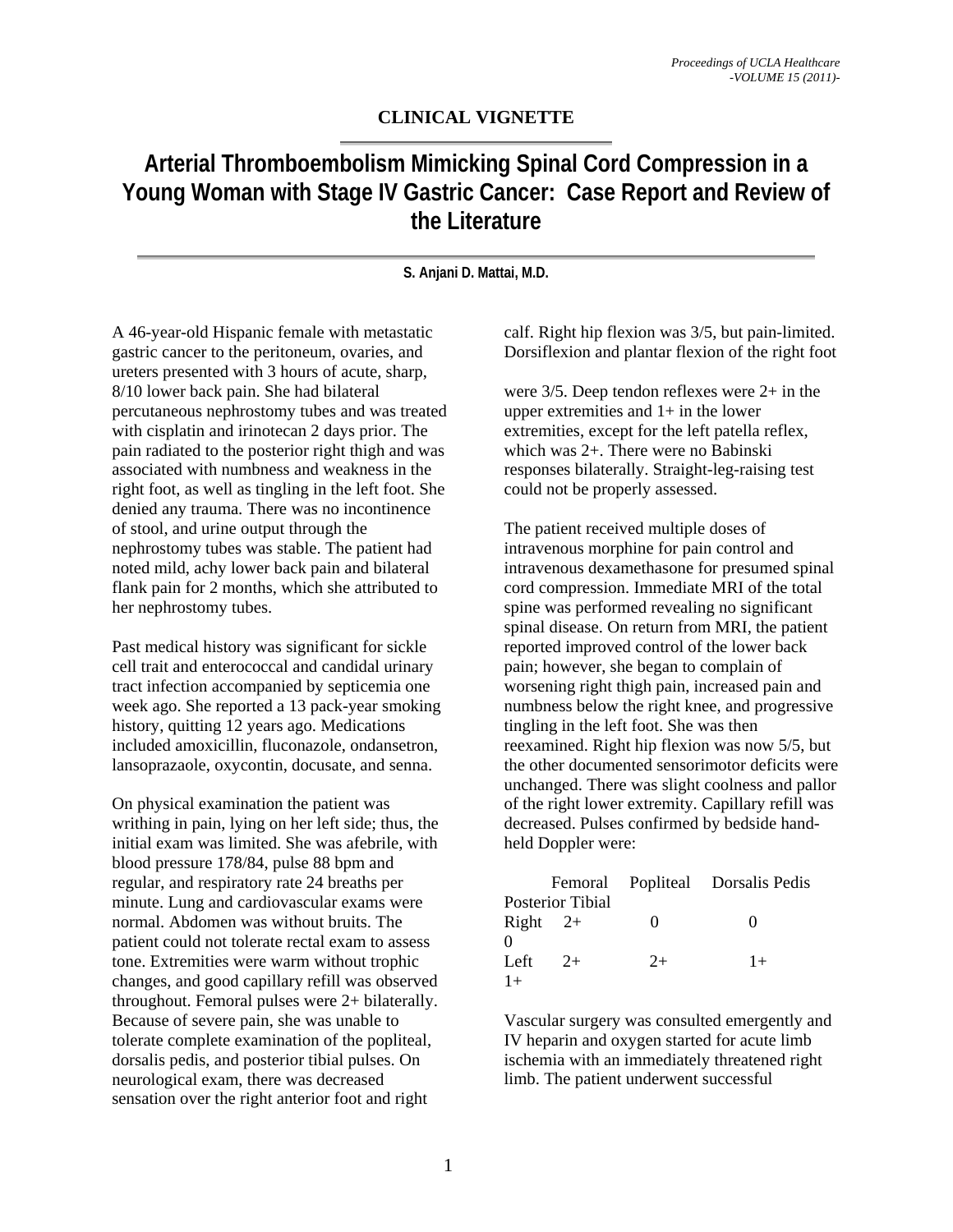emergent right superficial femoral artery (SFA) thrombectomy for right SFA and popliteal artery thrombosis, in addition to 4 compartment fasciotomy for intraoperative compartment syndrome.

Further studies were performed to investigate possible sources of the emboli. Antithrombin III deficiency, activated protein C resistance, and lupus anticoagulant were not detected. Transesophageal echocardiogram was negative for intracardiac thrombus, but demonstrated a moderate patent foramen ovale (PFO) with a positive bubble study at rest and with Valsalva. There was no deep venous thrombosis (DVT) on bilateral venous Doppler examination. An inferior vena cava filter was placed for prophylaxis against future DVT-related paradoxical emboli in the setting of a hypercoagulable state and an existing PFO.

#### *Discussion*

## **Spinal Cord Compression**

The initial presentation in this patient with stage IV gastric cancer and acute lower back pain with right sided sensory and motor deficits (L4-S1), presumed right hip flexor weakness (L2-L4), and left LLE paresthesias was highly suggestive of malignant epidural spinal cord compression (MESCC), which occurs in 5-10% of cancer patients $1-3$ . MESCC is defined as an indentation, displacement, or encasement of the thecal sac surrounding the spinal cord and cauda equina by spinal epidural metastases or locally advanced  $cancer<sup>4</sup>$ .

#### *Clinical Presentation*

Pain, which may be localized, radicular, or referred, is the primary presenting symptom in MESCC, developing in 83% to 95% of patients<sup>4-</sup>  $6$  for a median of 8 weeks prior to diagnosis<sup>4,5</sup>. Motor weakness occurs in  $60-85%$  of patients<sup>7</sup>. Paresis is usually observed in the extensors of the upper extremities or the flexors of the lower extremities, based upon the location of the lesion. Upper motor neuron signs (spasticity, hyperreflexia, and Babinski responses) may be evident<sup>8</sup>. While sensory deficits are less common than motor deficits, the former may be seen in 40% to 90% of patients, and the location

of sensory loss on examination is one to five levels below the actual anatomic level of spinal cord compression. In addition, patients will frequently report paresthesias of varying degrees<sup>6</sup>. During the diagnostic work-up of MESCC, when the spine is imaged beyond the area of clinically determined cord compression, multiple epidural metastases (MEM) are found in 30% of patients. Since the presence of MEM's may impact the overall treatment strategy, several studies have proposed wholespine MRI in all patients undergoing neuroimaging $9-11$ .

After cord compression was excluded by totalspine MRI in our patient, improved control of the patient's severe back pain facilitated thorough reexamination, including a complete vascular exam. Reevaluation revealed new pallor and coolness of the right lower extremity and the absence of right popliteal and bilateral pedal pulses, necessitating a revised diagnosis of acute arterial limb ischemia.

## **Acute Limb Ischemia**

## *Epidemiology*

Acute limb ischemia (ALI) is defined as any sudden decrease in limb perfusion that potentially threatens limb viability<sup>12-14</sup>. The approximate incidence of ALI in the general population is 1.7/10,000 per year. Morbidity and mortality are high with death rates of approximately 15% and amputation rates of 10% to 30%. Approximately 12% of cases of ALI are associated with malignancy<sup>14</sup>.

## *Clinical Presentation*

The classical signs and symptoms associated with ALI include the "5 P's": pain, pallor, pulselessness, paresthesias, and paralysis $12-14$ . A sixth "P," corresponding to polar<sup>13</sup>, perishingly  $\text{cold}^{15}$ , or poikilothermia<sup>14</sup> is often added to represent a cold extremity. These factors are optimally assessed by comparing the ischemic and contralateral limbs $^{13}$ .

Identifying the onset and duration of symptoms and any progression is essential because acute limb ischemia will lead to irreversible tissue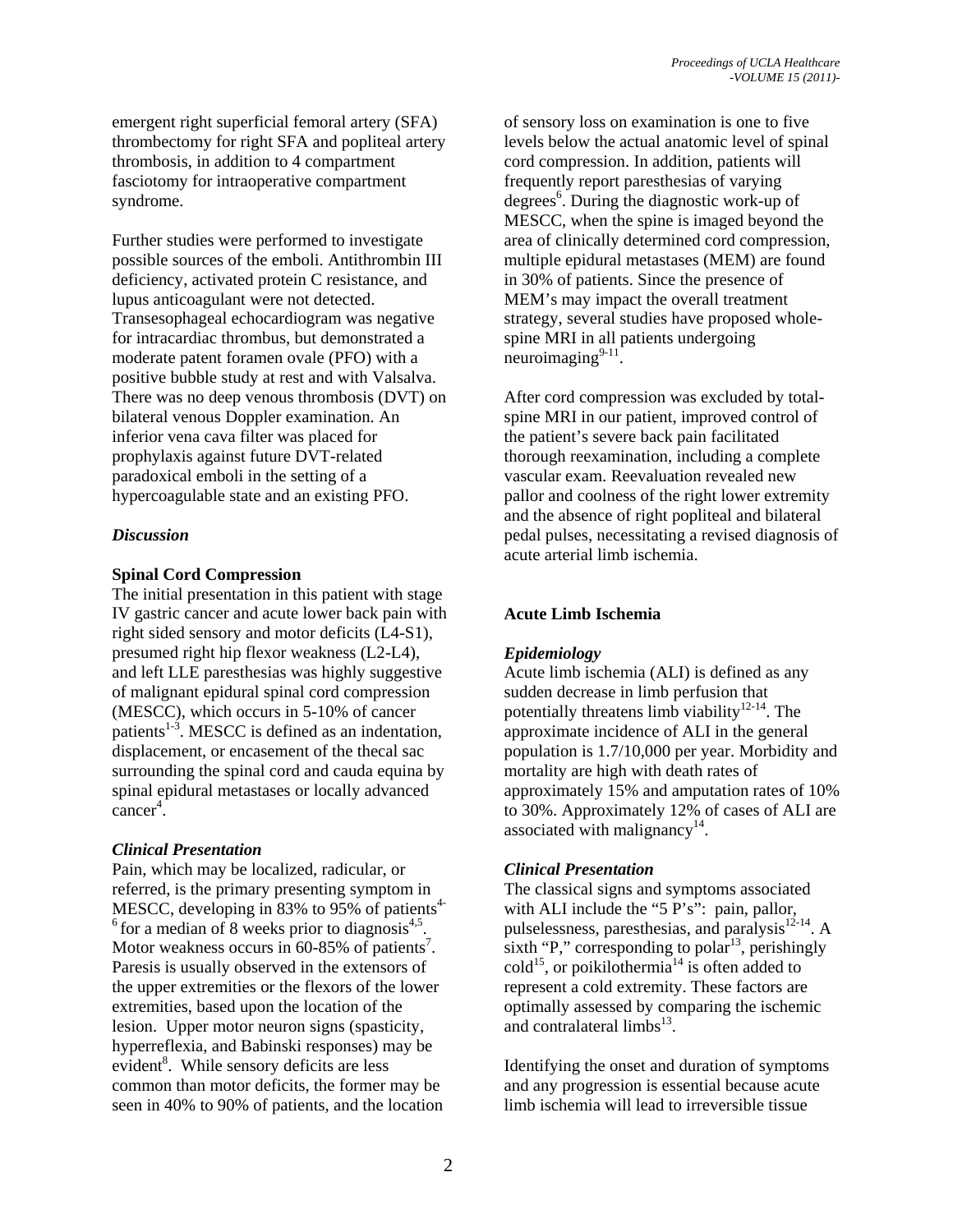damage within 6 hours unless the limb is revascularized<sup>15</sup>. The severity of these symptoms depends on the location and extent of arterial obstruction, and may be diminished if collateral circulation has developed in the affected territory<sup>13</sup>.

The *pain* of ALI may be unrelenting and excrutiating $14$ . In contrast to rest pain of chronic limb ischemia, pain in ALI is not well localized to the distal foot<sup>12,13</sup>, frequently extends above the ankle, and is unaffected by dependency. Pain may be of sudden onset with arterial embolization to an undiseased vessel, or less abrupt and more longstanding with arterial thrombosis of an atherosclerotic vessel because of the development of collateral perfusion $13,14$ . As ischemia progresses, neurosensory loss impairs pain perception, resulting in an apparent reduction in pain intensity $^{13}$ .

*Pallor* is caused by intense vasospasm in the distal branches of the occluded vessel. After several hours, the vasospasm subsides, and deoxygenated blood fills the distal arterial tree, resulting in cyanotic and mottled tissue that blanches on pressure, and, thus, remains salvageable. With unchecked ischemia, stagnant blood coagulates, liquefaction and blistering occur, and the tissue becomes nonblanching and unsalvageable $^{15}$ . Pallor and coolness typically occur one limb segment below the site of arterial obstruction<sup>13,14</sup>. Decreased capillary refill<sup>13</sup> and low ankle blood pressures $12$  reflect the overall state of poor perfusion.

*Pulses* may be palpated at the level of occlusion early after thrombus formation, but are lost as the thrombus organizes into a dense clot. Handheld Doppler evaluation is performed on presentation to eliminate the intrinsic inaccuracies of manual pulse palpation. Pulselessness when confirmed by Doppler, strongly correlates with ALI, but does not always represent arterial occlusive disease $^{12}$ ; for example, the dorsalis pedis pulse may be congenitally absent in either one leg or both legs in 2.9% and 1.8% of the population respectively<sup>16</sup>.

Recognition of *paresthesias* is essential because loss of light touch, vibratory sensation, and twopoint discrimination, especially in the first dorsal web space of the foot, are the first indicators of tissue  $loss<sup>14</sup>$ . Numbness is observed in over half of all patients and signifies persistent, severe  $ALI<sup>12</sup>$ .

Motor deficits are associated with advanced, limb-threatening ischemia because movement of the foot is controlled by more proximal muscles<sup>13</sup>; since dorsiflexion and plantar flexion of the foot require blood supply from the superficial femoral and popliteal arteries, loss of these functions represents a significant region of ischemic damage.14 Once frank *paralysis* ensues, the prognosis is poor.<sup>12</sup> Muscle rigor, tenderness, and pain with passive motion represent late manifestations of advanced ischemia predictive of tissue  $loss^{12,13}$ .

## *Etiology*

Acute limb ischemia is caused by *arterial thrombosis* or *embolism*<sup>12-14</sup>.

#### *Arterial Thrombosis*

Thrombosis develops in either a *bypass graft (native* or *prosthetic) or a native vessel*. In the *native bypass graft*, intimal and valvular hyperplasia initiate arterial thrombosis, whereas in the *prosthetic graft*, the inherent graft thrombogenicity, anastomotic irregularities, and kinking of the graft as it traverses joints serve as the nidus<sup>14</sup>.

In the *native vessel*, the primary etiology is peripheral artery disease (PAD) in which atheromatous plaque causes endothelial damage, reactive intimal hyperplasia, luminal stenosis, platelet aggregation, and thrombus formation.<sup>14</sup> Development of collateral vessels over time in PAD mitigates acute symptoms. Patients with arterial thrombosis may report preexisting claudication symptoms and may exhibit absent contralateral pulses. Angiography demonstrates diffuse atherosclerotic disease with a tapered, irregular cut-off at the site of occlusion and well-developed collaterals.<sup>14</sup>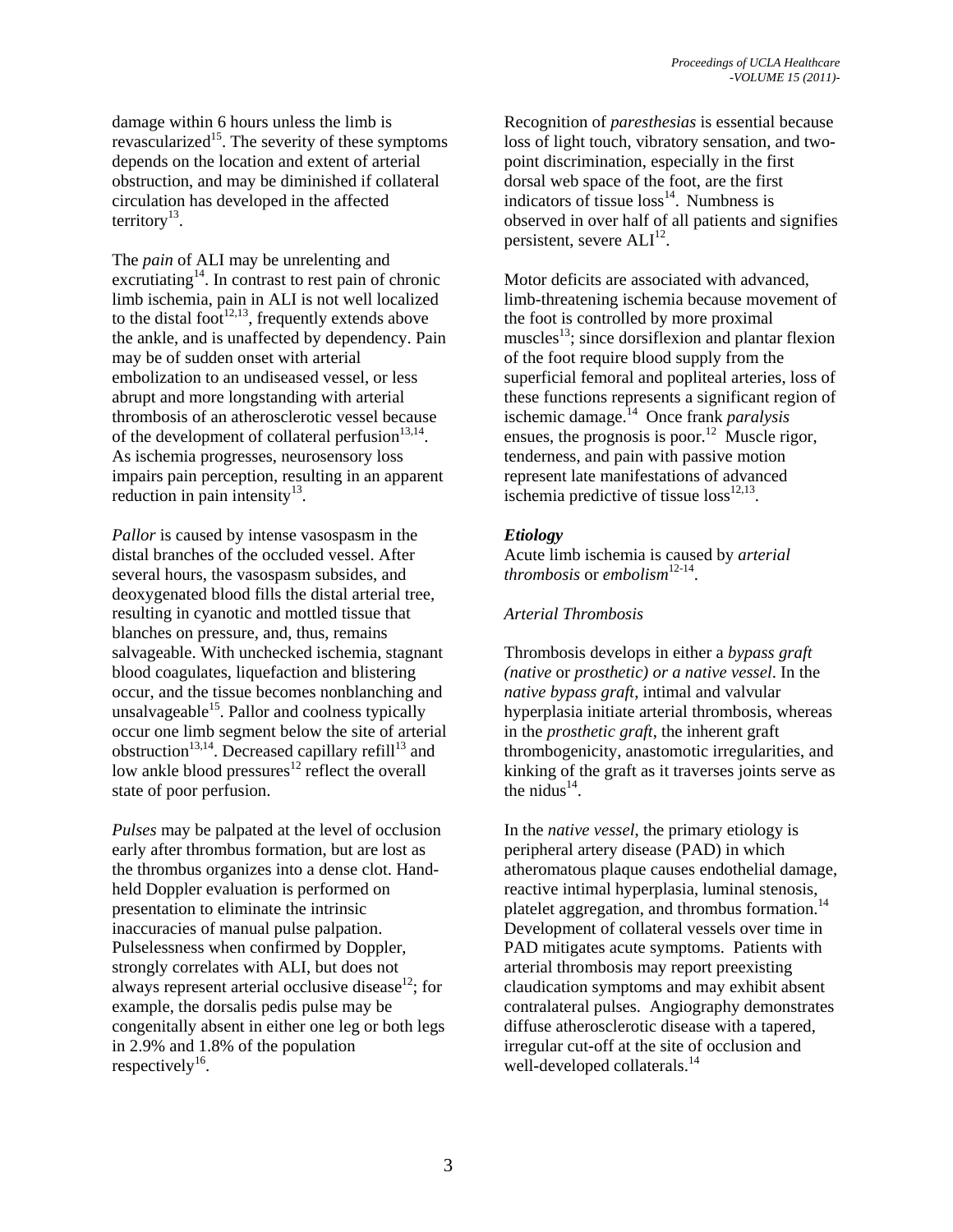Other etiologies of thrombosis involving *native vessels* include arterial trauma, aortic or arterial dissection, arteritis with thrombosis (giant cell arteritis or thromboangiitis obliterans), thrombosed aneurysm, HIV arteriopathy, popliteal adventitial cyst or popliteal entrapment with thrombosis, vasospasm with thrombosis (as in ergotism), compartment syndrome<sup>12</sup>, cocaine abuse (possibly mediated through vasoconstriction) $^{17}$ , and spontaneous thrombosis associated with hypercoagulable states $^{12}$ .

Arterial thrombosis has been documented in virtually all thrombophilic states $18$ . Most common are antithrombin III deficiency, antiphospholipid syndrome, protein C and S deficiencies, activated protein C resistance, and hyperprothrombinemia<sup>14</sup>:

hyperhomocysteinemia is an emerging etiology. Malignancy also represents a hypercoagulable state in which arterial thrombosis may occur. A major pathophysiological mechanism involves factor VII activation by tissue factor, which is expressed by most tumor cells<sup>18</sup>. In addition, cancer procoagulant (CP), a cysteine protease elaborated by some tumor types, directly activates factor X, and mucin procoagulant activates prothrombin. Chemotherapy itself may effect arterial thrombosis by reducing protein C and S levels $^{19}$ . Acute aortic thrombosis has been reported in patients receiving cisplatin-based chemotherapy<sup>20</sup> and in gastric cancer patients receiving irinotecan-based chemotherapy<sup>21</sup>.

#### *Arterial Embolism*

Peripheral arterial embolism leads to sudden onset of extreme ischemia attributed in part to the absence of collateral pathways. A history of claudication is absent and contralateral pulses are usually detected on exam. Angiography shows minimal atherosclerosis, multiple  $occlusions,$  and few collaterals<sup>14</sup>. Arterial emboli typically lodge at branch points in the arterial tree where luminal caliber is reduced, most commonly in the femoral bifurcation. Saddle embolus occurs at the aortoiliac bifurcation and may eventuate in bilateral lower extremity ischemia with reversible paraplegia and increased mortality $^{13}$ .

Spontaneous peripheral emboli originate primarily in the heart. Atrial fibrillation accounts for 66% to75% of all cases, and myocardial infarction may contribute to 20% of cases; however, only 5% of post myocardial infarction associated left ventricular thrombi embolize and cause ischemia. Other sources of cardiac peripheral emboli include prosthetic valves and xenovalves, bacterial and fungal vegetations, and tumors such as atrial myxomas.

Non-cardiac emboli account for 5% to 10% of peripheral emboli<sup>14</sup> and may be generated by plaque or critical stenosis upstream, including cholesterol or atherothrombotic emboli associated with endovascular procedures $^{12}$ , tumors such as melanoma, and foreign bodies $^{14}$ . Paradoxical embolization is a rare cause of arterial embolism, occurring in 2% of patients with peripheral artery emboli<sup>22</sup>. Patients develop venous thromboemboli which gain access to the systemic circulation through a PFO, present in 30% of the adult population<sup>23</sup>, or another cardiac septal defect. Multiple filling defects may be detected on arteriography with paradoxical  $emboli<sup>12</sup>$ .

Another 5% to 10% of peripheral emboli have no identifiable cause, some of which can be attributed to hypercoagulable states $^{14}$ . Trousseau's syndrome, a "carcinoma-induced coagulopathy," was first described in 1865 by Armand Trousseau (who himself developed the syndrome 2 years later and subsequently succumbed to gastric cancer). It is associated with arterial emboli from non-bacterial thrombotic endocarditis (in addition to spontaneous recurrent or migratory venous thromboses) in patients with malignancies, particularly mucin-producing tumors such as gastric cancer<sup>24</sup>.

## *Differential Diagnosis*

Conditions that mimic ALI include low-flow states such as cardiogenic<sup>14</sup> or septic shock<sup>12,14</sup>. phlegmasia cerulea dolens (in which a DVT causes local arterial compression), and acute compressive neuropathy $^{12}$ .

#### *Staging*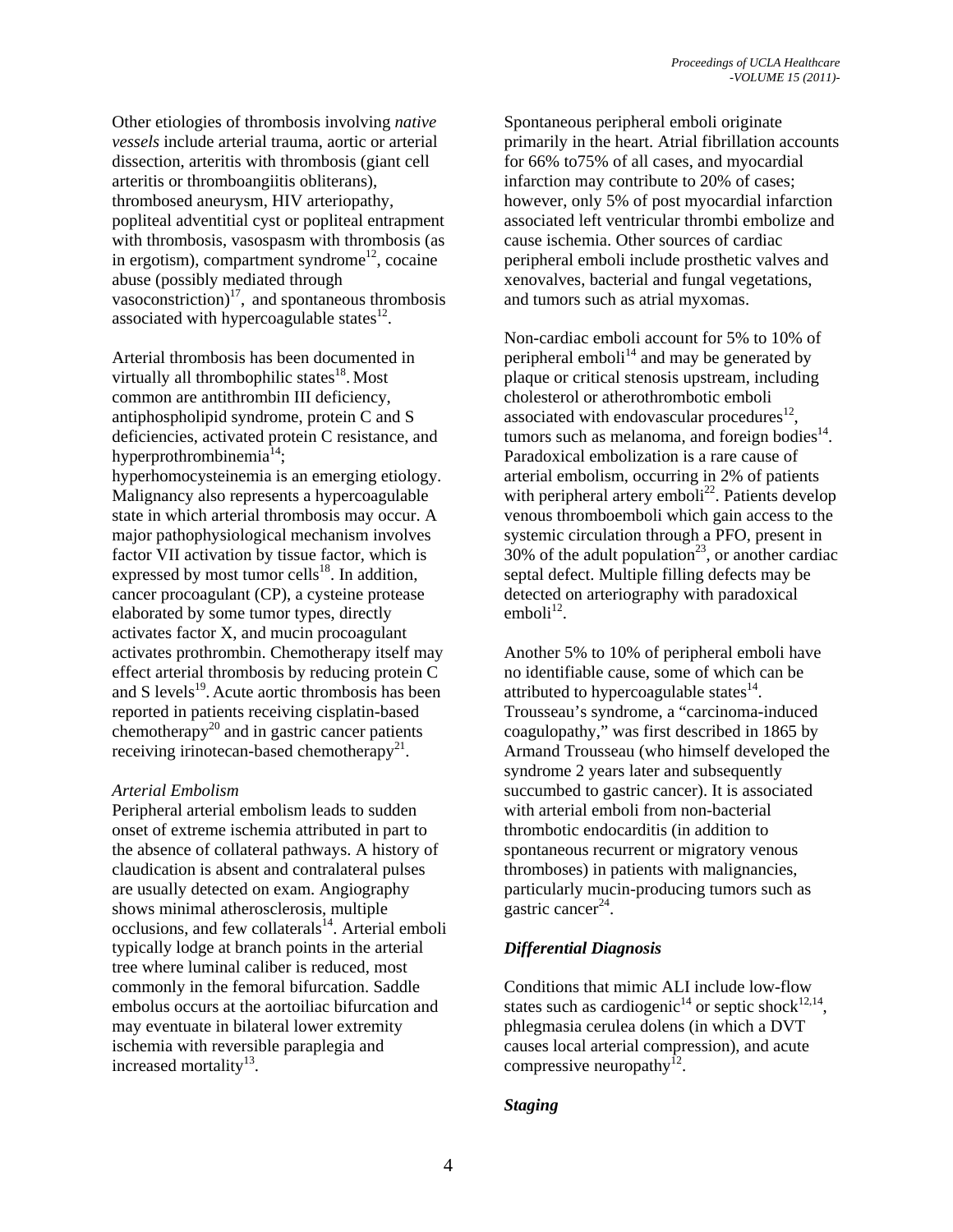The management and prognosis of ALI is based on accurate staging of the affected limb represented by four clinical categories: *Category I* indicates a viable limb that is not immediately threatened. It is well-collateralized with intact sensation and muscle strength and audible arterial Doppler signals. *Category IIa* represents a marginally threatened limb that is salvageable if promptly treated. Minimal sensory loss, if present, is limited to mild forefoot numbness, while muscle strength is intact. Often arterial pulses are inaudible. *Category IIb* signifies an immediately threatened limb that is salvageable if treated immediately. Sensory loss involves the entire foot, and mild to moderate calf muscle weakness and rest pain are evident in the presence of usually inaudible arterial pulses. Category III indicates irreversible ischemia with impending tissue loss and permanent nerve damage, requiring amputation. Profound anesthesia and limb paralysis with muscle rigor are present $^{14}$ .

## *Management*

Heparin should be administered immediately after arterial thromboembolism is suspected<sup>12-14</sup> to prevent thrombus propagation, which usually occurs proximally in an artery. Distal extension, promoted by the low-flow environment distal to the occlusion, is also arrested by rapid anticoagulation.

Arteriography remains the gold standard in the diagnosis of ALI, but should not be performed if it precludes prompt surgical intervention $14$ . Optimal candidates are those who can tolerate a delay before revascularization $14$  and in whom catheter-directed treatment is an option $12,14$ .

Systemic thrombolysis is not effective in  $ALI<sup>13,14</sup>$ . However, catheter-directed thrombolysis (CDT) is indicated for patients with categories I and IIa ALI of less than 14 days duration<sup>12,13</sup>. Three prospective, randomized trials substantiate the use of catheter-directed thrombolysis (CDT) versus surgery in selected patients.

The Rochester trial demonstrated a one-year mortality benefit for patients with less than 7 days of ischemia receiving CDT versus surgery<sup>14</sup>. The STILE trial (Surgery vs. Thrombolysis for Ischemia of the Lower Extremity) showed lower amputation rates for patients with less than 14 days of ischemia when treated with CDT, and lower amputation rates in patients with greater 14 days of ischemia when treated with surgery<sup>25</sup>. The TOPAS trial (Thrombolysis or Peripheral Arterial Surgery) randomized patients with less than14 days of ischemia to CDT versus surgery. Amputation rates at one year were similar in both groups. The CDT group had higher bleeding rates, but required 40% fewer open procedures at one year than the surgical group<sup>26</sup>.

When significant sensory or motor deficits are present, immediate surgery is indicated $14$ . After successful revascularization, compartment syndrome, requiring fasciotomy, may develop as a consequence of reperfusion injury, which increases capillary permeability, local edema, and compartment pressures. Untreated, compartment syndrome eventuates in venular and arteriolar obstruction and muscle and nerve infarction $12$ .

## *Prognosis*

In patients with critical limb ischemia from atherosclerotic disease, the expected survival rate is 80% at one year. However, in a retrospective analysis of patients with malignancy and peripheral artery thrombosis, the outcome was dismal, with survival rates of 50% at 3 months and 17% at one year<sup>27</sup>.

## **Case Commentary**

This case describes an unusual presentation of arterial thromboembolism mimicking spinal cord compression in a young woman with stage IV gastric cancer and acute back pain associated with bilateral sensorimotor symptoms. Prompt neuroimaging and continued monitoring and reexamination of the patient, in conjunction with pain management, were crucial in establishing the diagnosis of an immediately threatened right extremity, that enabled thrombectomy and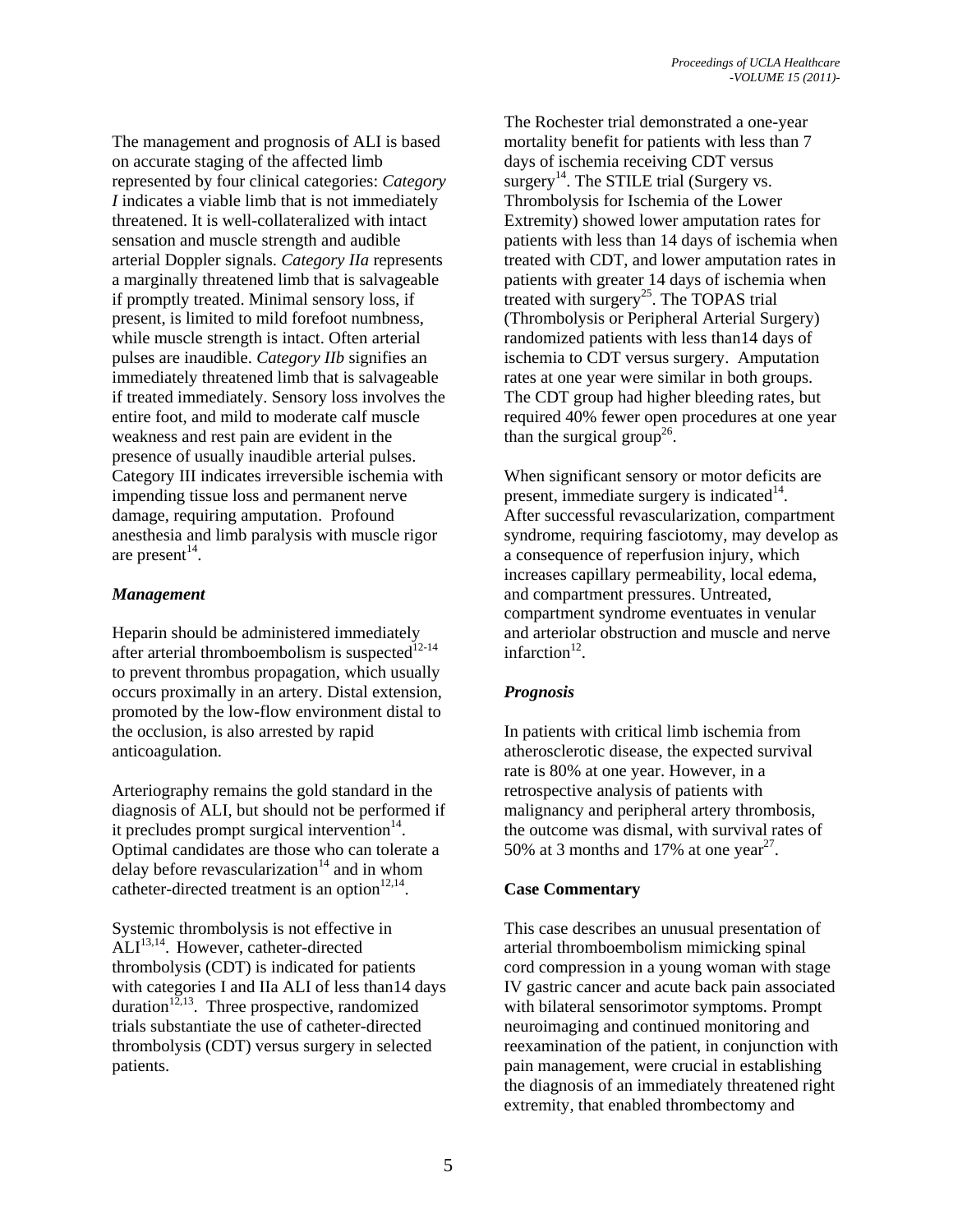successful limb salvage. While the source of the thrombus was not identified, the presence of the PFO on TEE suggests paradoxical embolization. Trousseau's syndrome<sup> $24$ </sup> or chemotherapy with cisplatin<sup>20</sup> and irinotecan<sup>21</sup> may have contributed to the hypercoagulable state. The patient's progressive contralateral parethesias confounded the diagnosis of thromboembolism (though paradoxical embolism can cause bilateral peripheral emboli) $^{28}$  and may be explained by chemotherapy-induced peripheral neuropathy or possibly from compression neuropathy secondary to preferentially lying on the left side as a consequence of severe right-sided pain.

#### **REFERENCES**

- 1. **Helweg-Larsen S, Sørensen PS, Kreiner S**. Prognostic factors in metastatic spinal cord compression: a prospective study using multivariate analysis of variables influencing survival and gait function in 153 patients. *Int J Radiat Oncol Biol Phys*. 2000 Mar 15;46(5):1163-9.
- 2. **Klimo P Jr, Schmidt MH**. Surgical management of spinal metastases. *Oncologist*. 2004;9(2):188-96.
- 3. **Loblaw DA, Laperriere NJ**. Emergency treatment of malignant extradural spinal cord compression: an evidencebased guideline. *J Clin Oncol*. 1998 Apr;16(4):1613-24.
- 4. **Prasad D, Schiff D**. Malignant spinal-cord compression. *Lancet Oncol*. 2005 Jan;6(1):15-24.
- 5. **Helweg-Larsen S, Sørensen PS**. Symptoms and signs in metastatic spinal cord compression: a study of progression from first symptom until diagnosis in 153 patients. *Eur J Cancer*. 1994;30A(3):396-8.
- 6. **Bach F, Larsen BH, Rohde K, Børgesen SE, Gjerris F, Bøge-Rasmussen T, Agerlin N, Rasmusson B, Stjernholm P, Sørensen PS**. Metastatic spinal cord compression. Occurrence, symptoms, clinical presentations and prognosis in 398 patients with spinal cord compression. *Acta Neurochir* (Wien). 1990;107(1-2):37-43.
- 7. **Baehring, JM**. Spinal cord compression. In: DeVita VT, Hellman S, Rosenberg SA, editors. Cancer: Principles and Practice of Oncology. 7th ed. Philadelphia: Lippincott, Williams, and Wilkins; 2005. p. 2288.
- 8. **Willson JK, Masaryk TJ**. Neurologic emergencies in the cancer patient. *Semin Oncol*. 1989 Dec;16(6):490-503.
- 9. **Loblaw DA, Perry J, Chambers A, Laperriere NJ**. Systematic review of the diagnosis and management of malignant extradural spinal cord compression: the Cancer Care Ontario Practice Guidelines Initiative's Neuro-Oncology Disease Site Group. *J Clin Oncol*. 2005 Mar 20;23(9):2028-37.
- 10. **Li KC, Poon PY**. Sensitivity and specificity of MRI in detecting malignant spinal cord compression and in distinguishing malignant from benign compression fractures of vertebrae. *Magn Reson Imaging*. 1988 Sep-Oct;6(5):547-56.
- 11. **Cook AM, Lau TN, Tomlinson MJ, Vaidya M, Wakeley CJ, Goddard P**. Magnetic resonance imaging of the whole spine in suspected malignant spinal cord compression: impact on management. *Clin Oncol* (R Coll Radiol). 1998;10(1):39-43.
- 12. **Norgren L, Hiatt WR, Dormandy JA, Nehler MR, Harris KA, Fowkes FG**; TASC II Working Group, Bell K, Caporusso J, Durand-Zaleski I, Komori K, Lammer J,

Liapis C, Novo S, Razavi M, Robbs J, Schaper N, Shigematsu H, Sapoval M, White C, White J, Clement D, Creager M, Jaff M, Mohler E 3rd, Rutherford RB, Sheehan P, Sillesen H, Rosenfield K. Inter-Society Consensus for the Management of Peripheral Arterial Disease (TASC II). *Eur J Vasc Endovasc Surg*. 2007;33 Suppl 1:S1-75. Epub 2006 Nov 29.

- 13. **Hirsch AT, Haskal ZJ, Hertzer NR, Bakal CW, Creager MA, Halperin JL, Hiratzka LF, Murphy WR, Olin JW, Puschett JB, Rosenfield KA, Sacks D, Stanley JC, Taylor LM Jr, White CJ, White J, White RA, Antman EM, Smith SC Jr, Adams CD, Anderson JL, Faxon DP, Fuster V, Gibbons RJ, Hunt SA, Jacobs AK, Nishimura R, Ornato JP, Page RL, Riegel B**; American Association for Vascular Surgery; Society for Vascular Surgery; Society for Cardiovascular Angiography and Interventions; Society for Vascular Medicine and Biology; Society of Interventional Radiology; ACC/AHA Task Force on Practice Guidelines Writing Committee to Develop Guidelines for the Management of Patients With Peripheral Arterial Disease; American Association of Cardiovascular and Pulmonary Rehabilitation; National Heart, Lung, and Blood Institute; Society for Vascular Nursing; TransAtlantic Inter-Society Consensus; Vascular Disease Foundation. ACC/AHA 2005 Practice Guidelines for the management of patients with peripheral arterial disease (lower extremity, renal, mesenteric, and abdominal aortic): a collaborative report from the American Association for Vascular Surgery/Society for Vascular Surgery, Society for Cardiovascular Angiography and Interventions, Society for Vascular Medicine and Biology, Society of Interventional Radiology, and the ACC/AHA Task Force on Practice Guidelines (Writing Committee to Develop Guidelines for the Management of Patients With Peripheral Arterial Disease): endorsed by the American Association of Cardiovascular and Pulmonary Rehabilitation; National Heart, Lung, and Blood Institute; Society for Vascular Nursing; TransAtlantic Inter-Society Consensus; and Vascular Disease Foundation. *Circulation*. 2006 Mar 21;113(11):e463-654.
- 14. **Pamoukian VN, Shortell CK**. Pulselsess extremity and atheroembolism. In: Souba WW, Fink MP. Jurkovich GJ, Kaiser LR, Pearce WH, Pemberton JH, Soper NJ, editors. ACS Surgery: Principles and Practice. 6th ed. NewYork: WebMD Professional Publishing; 2006. p. 1027-38.
- 15. **Callum K, Bradbury A**. ABC of arterial and venous disease: Acute limb ischaemia. *BMJ*. 2000 Mar 18;320(7237):764-7. Review. Erratum in: BMJ 2000 Apr 8;320(7240):984.
- 16. **Robertson GS, Ristic CD, Bullen BR**. The incidence of congenitally absent foot pulses. *Ann R Coll Surg Engl*. 1990 Mar;72(2):99-100.
- 17. **Zhou W, Lin PH, Bush RL, Nguyen L, Lumsden AB**. Acute arterial thrombosis associated with cocaine abuse. *J Vasc Surg*. 2004 Aug;40(2):291-5.
- 18. **Brenner B**. Thrombophilia and cancer in the pathogenesis of arterial thrombosis. *J Clin Basic Cardiol*. 2000; 3:89–90.
- 19. **Letai A, Kuter DJ**. Cancer, coagulation, and anticoagulation. *Oncologist*. 1999;4(6):443-9.
- 20. **Fernandes DD, Louzada ML, Souza CA, Matzinger F.** Acute aortic thrombosis in patients receiving cisplatinbased chemotherapy. *Curr Oncol*. 2011 Apr;18(2):e97 e100.
- 21. **Shah MA, Ilson D, Kelsen DP**. Thromboembolic events in gastric cancer: high incidence in patients receiving irinotecan- and bevacizumab-based therapy. *J Clin Oncol*. 2005 Apr 10;23(11):2574-6. Epub 2005 Mar 28.
- 22. **Agarwal SK, Binbrek AS, Thompson JA, Siddiqui SA**. Massive pulmonary embolism and acute limb ischaemia in a patient of hereditary spherocytosis and patent foramen